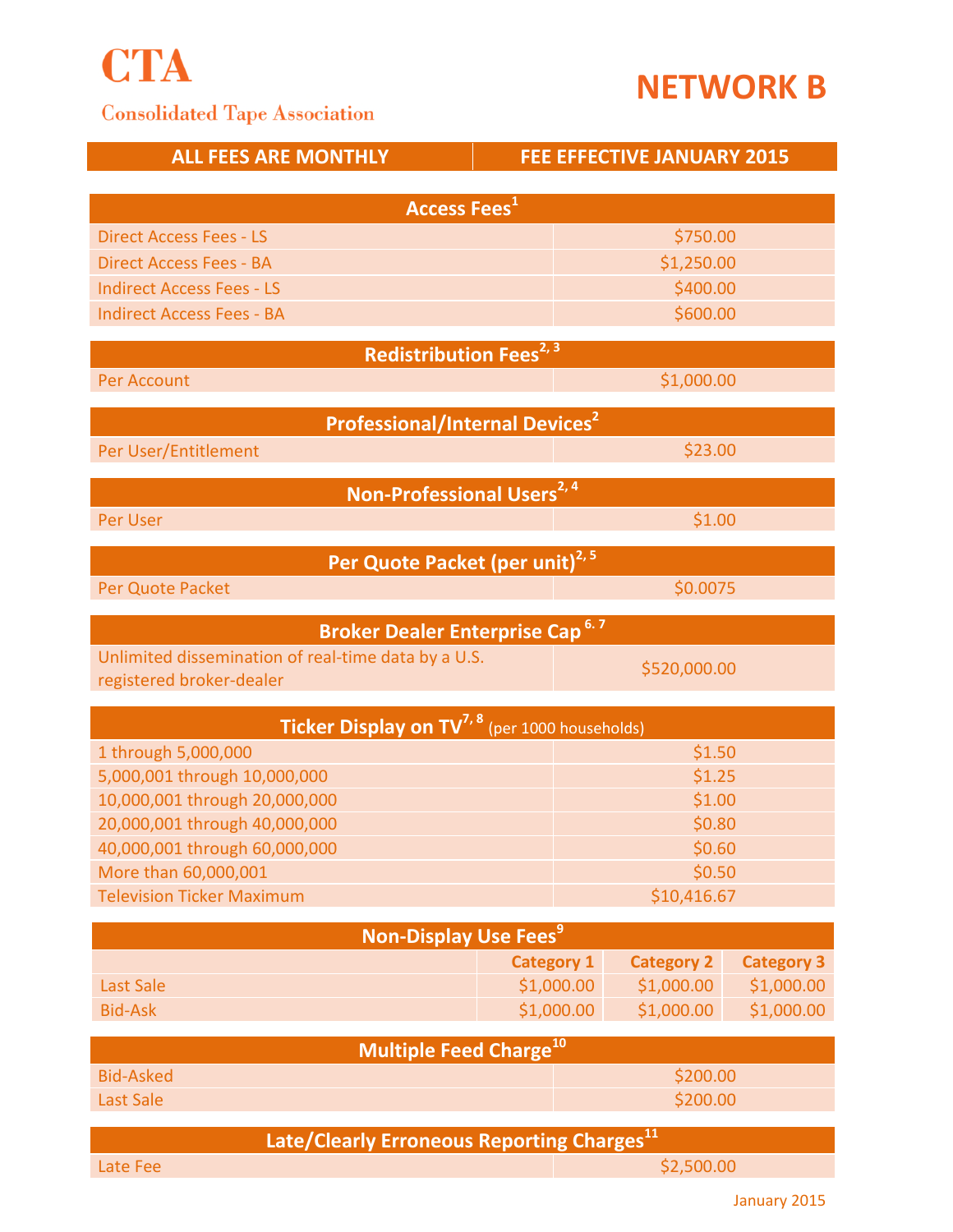## Notes to Schedule of Charges

- 1 Access to data feeds through an extranet service subjects the data feed recipient to direct access charges. Subscriber is responsible for the telecommunications facilities necessary to access data.
- 2 Charges include last sale price information and quotation information.
- 3 The Redistribution Charges apply to any entity that makes last sale information or quotation information available to any other entity or to any person other than its employees, irrespective of the means of transmission or access.
- 4 Charges apply to vendor providing service to nonprofessional subscribers.
- 5 Per-quote-packet charge is an alternative to monthly display charges and applies equally to professional and nonprofessional subscribers. A quote packet includes any data element or all data elements in respect of a single issue. Last, open, high, low, volume, net change, bid, offer, size, and best bid and offer with size are examples of data elements. "IBM" is an example of a single issue. An index value is deemed to be a single-issue data element. For each of Network A and Network B, Vendor may maximize at \$1.00 that network's perquote-packet charges payable for any month in respect of any customer that qualifies as a nonprofessional subscriber, regardless of how many quote-packets the customer may receive during that month.

As the Participant's form of "Agreement for Receipt and Use of Market Data" permits, the Participants require each data redistributor that wishes to redistribute data on a per-quote basis to periodically audit its quote-metering system. If a redistributor fails to provide NYSE with its audit results on or prior to December 31 of a year in which an audit is required, a late fee of \$3,000 applies for each month the audit is past due.

6 An entity that is registered as a broker/dealer under the Securities Exchange Act of 1934 is not required to pay more than the enterprise maximum for any month for the aggregate amount of (a) Network B display-device charges for devices used for its Internal Distribution plus (b) Network B display-device and per-quote-packet charges payable in respect of services that it provides to nonprofessional subscribers that are brokerage account customers of the broker/dealer. A broker/dealer may not include in the enterprise maximum charges for (y) devices used through External Distribution and (z) devices used by independent contractors associated with the broker/dealer. Rather, the professional subscriber charges applicable to External Distribution and to independent contractors are payable in addition to the enterprise maximum.

During 2014, the Network B monthly enterprise maximum was \$520,000. For each subsequent calendar year, the Network B Participants may, by the affirmative vote of not less than two-thirds of all of the then voting members of CTA, determine to increase Network B's monthly enterprise maximum; provided, however, that no such annual increase shall exceed four percent of the then current enterprise maximum amount.

- 7 The Participants will post the amount of Network B's applicable monthly Broker-Dealer Enterprise Maximum and Television Ticker Maximum on the website that CTA maintains for the CTA Plan and its amendments.
- 8 Television broadcast can be through cable, satellite, or traditional means.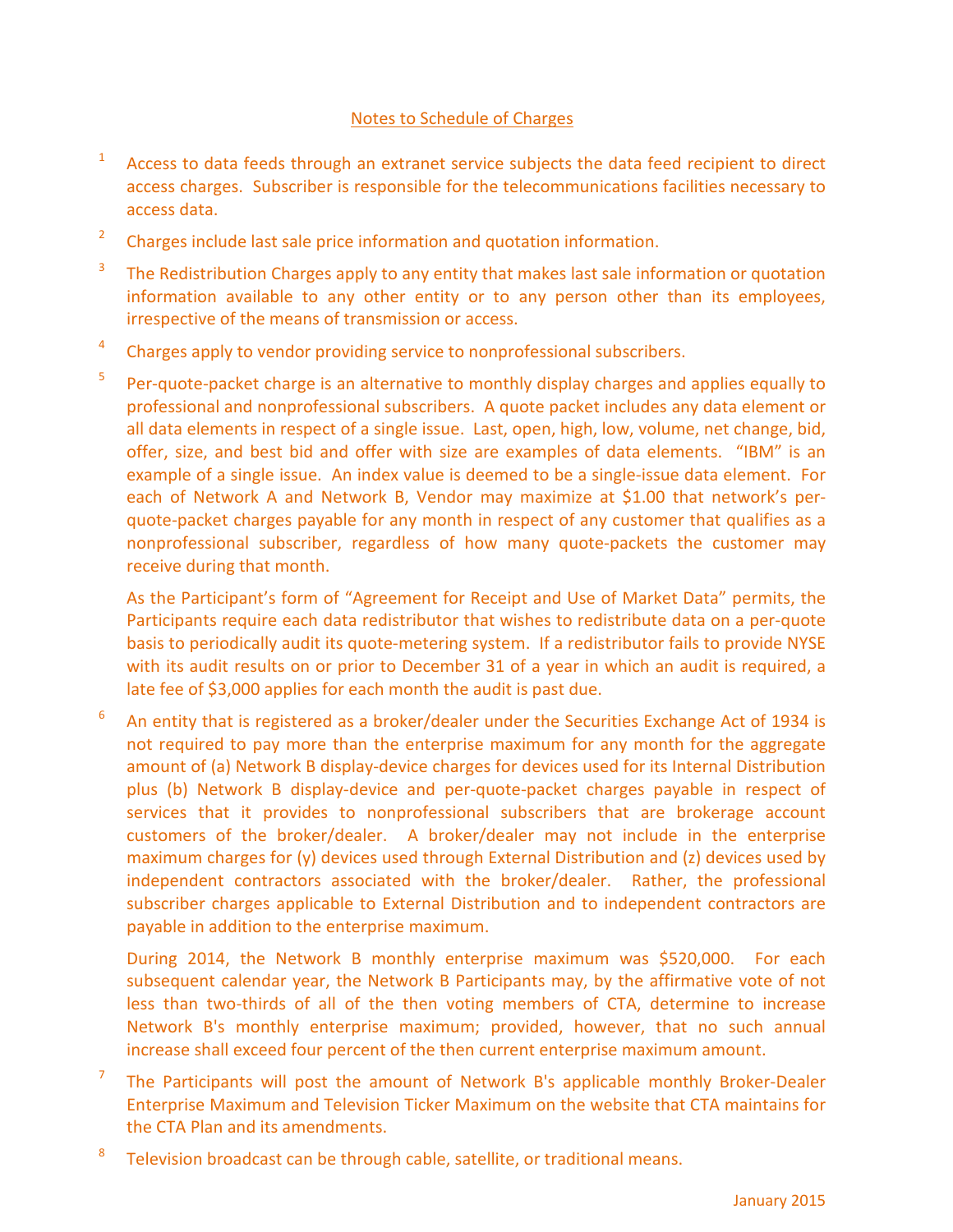No entity is required to pay more than the "Television Ticker Maximum" for any calendar month. For months falling in calendar year 2014, the monthly Network B Television Ticker Maximum was \$10,416.67.

Prorating is permitted for those who broadcast the data for less than the entire business day, based upon the number of minutes the real-time ticker is displayed, divided by the number of minutes the primary market is open for trading (currently 390 minutes). A vendor may simulcast over multiple channels and is not charged more than once for recipients that have access to multiple simulcasted channels. Billing amounts are based on the "households-reached" totals that are published periodically in the Nielsen Report. If a Nielsen Report does not provide the requisite information as to a vendor, the vendor must provide households-reached information, subject to audit. Households-reached totals published at the end of September are the basis for billing for the following January through June. Households-reached totals published at the end of March are the basis for billing for the following July through December.

<sup>9</sup> Non-Display Use refers to accessing, processing or consuming data, whether delivered via direct and/or redistributor data feeds, for a purpose other than in support of the datafeed recipient's display or further internal or external redistribution. It does not apply to the creation and use of derived data.

The Participants recognize three categories of Non-Display Use. Category 1 applies when a datafeed recipient's Non-Display Use is on its own behalf. Category 2 applies when a datafeed recipient's Non-Display Use is on behalf of its clients. Category 3 applies when a datafeed recipient's Non-Display Use is for the purpose of internally matching buy and sell orders within an organization. Matching buy and sell orders includes matching customer orders on the data recipient's own behalf and/or on behalf of its clients. Category 3 includes, but is not limited to, use in trading platform(s), such as exchanges, alternative trading systems ("ATS"), broker crossing networks, broker crossing systems not filed as ATS's, dark pools, multilateral trading facilities, and systematic internalization systems.

For both Network A and Network B, the Non-Display Use charges apply separately for each of the three categories of Non-Display Use. One, two or three categories of Non-Display Use may apply to one organization.

An organization that uses data for Category 3 Non-Display Use must count each platform that uses data on a non-display basis. For example, an organization that uses Network B quotation information for the purposes of operating an ATS and also for operating a broker crossing system not registered as an ATS would be required to pay two Network B quotation information Non-Display Use fees.

- $10$  For both last sale and bid-ask data feeds, this charge applies to each data feed that a data recipient receives in excess of the data recipient's receipt of one primary data feed and one backup data feed.
- $11$  These charges will be assessed for each month in which there is a failure to provide required Network B data-usage report to the Network B administrator, commencing with reporting failures lasting more than three months from the date on which the report is first due. By way of example, if a Network B data-usage report is due on May 31, the charge would commence to apply as of September 1 and would appear on the market data invoice for September. The Network B administrator would assess the charge as of September 1,